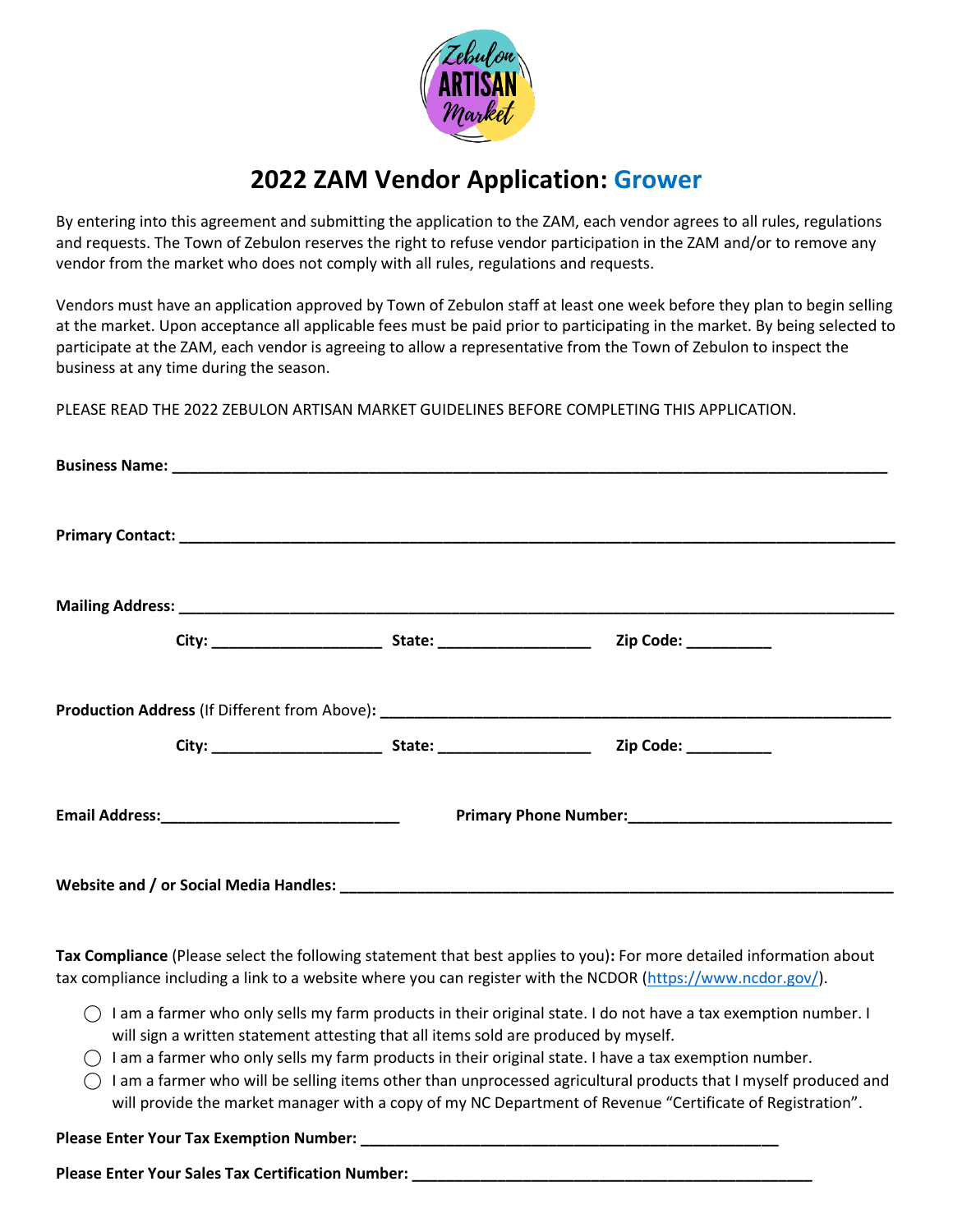**Product Categories** (Please Check All That Apply)**:** 

| Produce     | Chicken              |
|-------------|----------------------|
| Plants      | Duck                 |
| Flowers     | <b>Other Meats</b>   |
| Herbs       | Cheese               |
| Microgreens | Honey                |
| <b>Beef</b> | ◯ Chicken Eggs       |
| Pork        | Duck Eggs<br>$($ $)$ |
| Lamb        | Other:               |

## **Anticipated Product Availability** (Please list products and the months you anticipate to have these products available)

**\_\_\_\_\_\_\_\_\_\_\_\_\_\_\_\_\_\_\_\_\_\_\_\_\_\_\_\_\_\_\_\_\_\_\_\_\_\_\_\_\_\_\_\_\_\_\_\_\_\_\_\_\_\_\_\_\_\_\_\_\_\_\_\_\_\_\_\_\_\_\_\_\_\_\_\_\_\_\_\_\_\_\_\_\_\_\_\_\_\_\_\_\_\_\_\_\_\_ \_\_\_\_\_\_\_\_\_\_\_\_\_\_\_\_\_\_\_\_\_\_\_\_\_\_\_\_\_\_\_\_\_\_\_\_\_\_\_\_\_\_\_\_\_\_\_\_\_\_\_\_\_\_\_\_\_\_\_\_\_\_\_\_\_\_\_\_\_\_\_\_\_\_\_\_\_\_\_\_\_\_\_\_\_\_\_\_\_\_\_\_\_\_\_\_\_\_ \_\_\_\_\_\_\_\_\_\_\_\_\_\_\_\_\_\_\_\_\_\_\_\_\_\_\_\_\_\_\_\_\_\_\_\_\_\_\_\_\_\_\_\_\_\_\_\_\_\_\_\_\_\_\_\_\_\_\_\_\_\_\_\_\_\_\_\_\_\_\_\_\_\_\_\_\_\_\_\_\_\_\_\_\_\_\_\_\_\_\_\_\_\_\_\_\_\_ \_\_\_\_\_\_\_\_\_\_\_\_\_\_\_\_\_\_\_\_\_\_\_\_\_\_\_\_\_\_\_\_\_\_\_\_\_\_\_\_\_\_\_\_\_\_\_\_\_\_\_\_\_\_\_\_\_\_\_\_\_\_\_\_\_\_\_\_\_\_\_\_\_\_\_\_\_\_\_\_\_\_\_\_\_\_\_\_\_\_\_\_\_\_\_\_\_\_ \_\_\_\_\_\_\_\_\_\_\_\_\_\_\_\_\_\_\_\_\_\_\_\_\_\_\_\_\_\_\_\_\_\_\_\_\_\_\_\_\_\_\_\_\_\_\_\_\_\_\_\_\_\_\_\_\_\_\_\_\_\_\_\_\_\_\_\_\_\_\_\_\_\_\_\_\_\_\_\_\_\_\_\_\_\_\_\_\_\_\_\_\_\_\_\_\_\_ \_\_\_\_\_\_\_\_\_\_\_\_\_\_\_\_\_\_\_\_\_\_\_\_\_\_\_\_\_\_\_\_\_\_\_\_\_\_\_\_\_\_\_\_\_\_\_\_\_\_\_\_\_\_\_\_\_\_\_\_\_\_\_\_\_\_\_\_\_\_\_\_\_\_\_\_\_\_\_\_\_\_\_\_\_\_\_\_\_\_\_\_\_\_\_\_\_\_ \_\_\_\_\_\_\_\_\_\_\_\_\_\_\_\_\_\_\_\_\_\_\_\_\_\_\_\_\_\_\_\_\_\_\_\_\_\_\_\_\_\_\_\_\_\_\_\_\_\_\_\_\_\_\_\_\_\_\_\_\_\_\_\_\_\_\_\_\_\_\_\_\_\_\_\_\_\_\_\_\_\_\_\_\_\_\_\_\_\_\_\_\_\_\_\_\_\_**

**Payment Information** (Please Check One of The Following)**:**

- ⃝ Single Market Day Vendor: 1 Saturday, April 23 through June 25 \$10.00
- ⃝ Half Season Vendor: 5 Saturdays, April 23 through June 25 \$40.00
- ⃝ Full Season Vendor: Every Saturday, April 23 through June 25 \$80.00

\*Additional events may be added throughout the 2022 season. Those that register as Full Season Vendors may participate in these events at no additional cost.

**Additional Fees and Payments** (Both additional booth spaces are on a first come first serve basis. Should they be available on the days you have requested **the Market Manager will confirm the dates and send an invoice for the additional fees.** All fees must be paid before vending at the ZAM.)

⃝ Additional Booth Space Per Day - \$5.00 Number of Days Needed:\_\_\_\_\_\_\_\_\_\_\_\_

**Regular Season Attendance** (Please Check Adjacent to The Saturdays That You Expect to Be in Attendance)**:**

 $\bigcap$  April 23

 $\bigcap$  April 30

- $\bigcap$  May 7
	- $\bigcirc$  May 14  $\bigcirc$  May 21
	- $\bigcirc$  May 28

 $\bigcap$  June 11  $\bigcap$  June 18  $\bigcap$  June 25

 $\bigcap$  June 4

**DOCUMENTATION:** It is the vendors responsibility to comply with all applicable laws with respect to the production of their goods. The Zebulon Artisan Market requires documentation supporting all goods that are subject to regulation. Copies of all certifications must be emailed to **market@townofzebulon.org** or included with this application. Any additional items added to your product line during the year must have supporting documentation on file with the Market Manager.